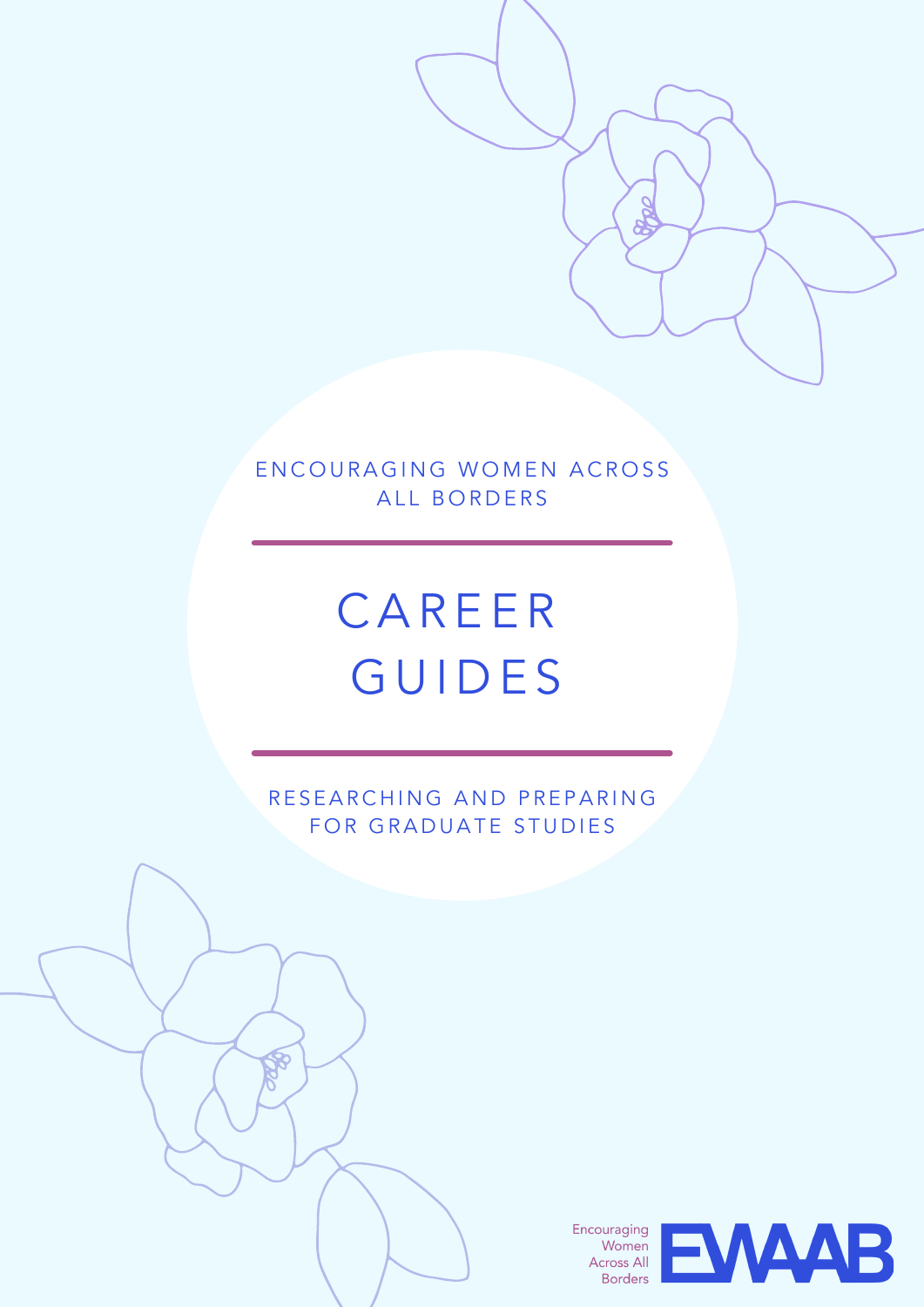## A NOTE FROM THE **AUTHOR**

Researching for and preparing for graduate study can be daunting, there are several things to consider and it can get very confusing. Don't worry, you aren't alone.

Using this career guide, hearing from graduates who have already been down that path, and doing your own individual research will give you the clarity and confidence you need to progress into graduate studies.

Take the information in this guide as a starting point and then don't be afraid to ask for input from mentors, professors and more senior folks in your field of interest.

Now, let's get into graduate studies!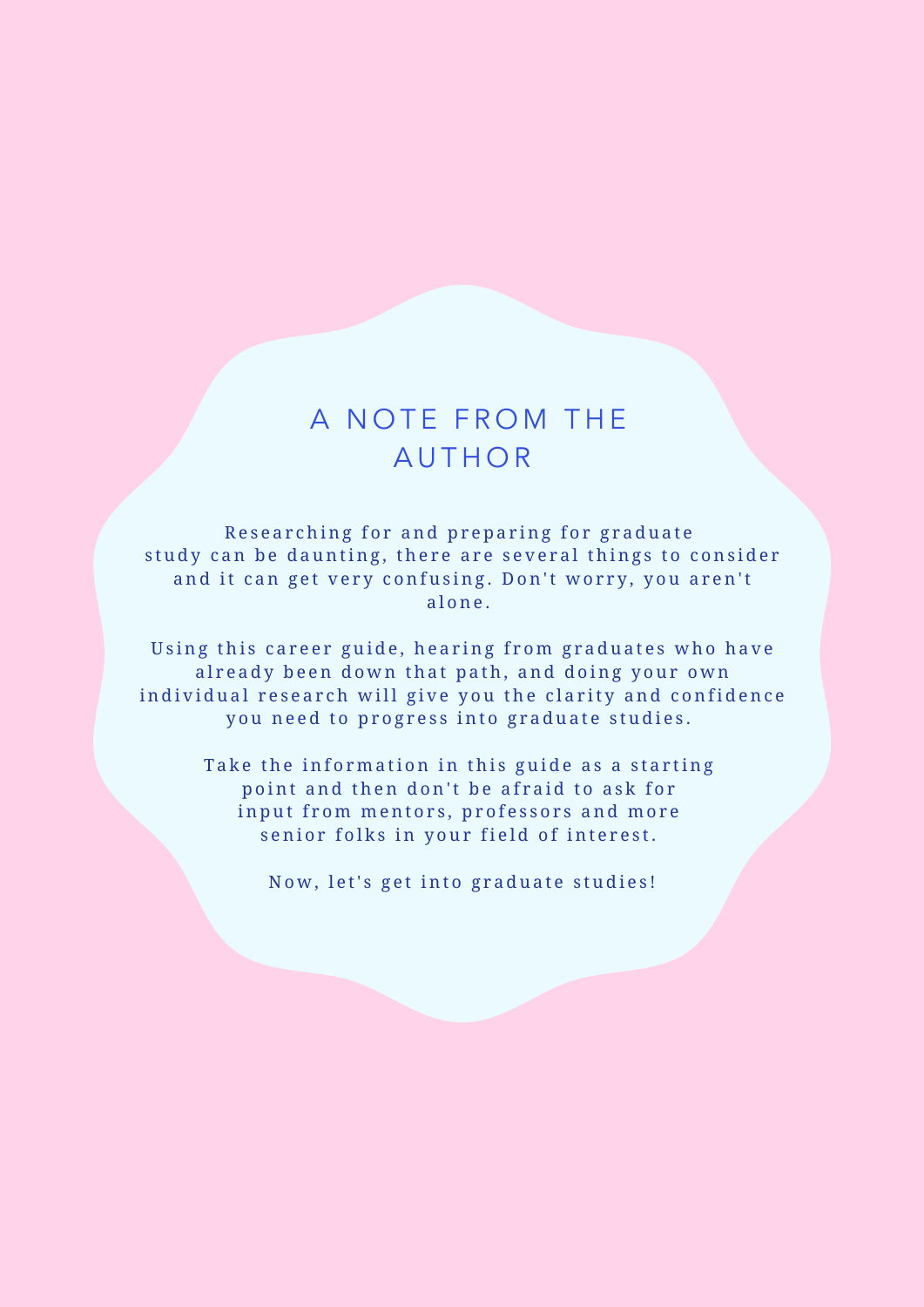#### Graduate Studies: A Short Introduction.

#### What are Graduate Studies?

Graduate Studies encompass any extra study you do after you complete your Bachelors degree; this ranges from Masters degrees to Dphil or Phd degrees (in the US this is a 'Doctoral degree').

Some graduate courses and institutions have certain entry requirements (such as having studied a certain subject before, or achieving a certain grade), but apart from that, you can choose to study almost anything you like!

Who can do a Graduate Degree?

Anyone who has completed a Bachelor's degree can pursue graduate studies. You can be any age (in fact some retired people chose to do graduate studies), you can also pursue studies in almost any country you like, at any university or college that offers the course you want to do.

After completing your Bachelor's degree, you are free to explore the very wide world of graduate education!

#### Are Graduate degrees necessary?

Graduate degrees are necessary for progressing into certain fields of work and advancing within your profession; but this does not mean it is necessary for all career paths. You may even want to do one so you can study a certain topic in further detail, regardless of whether it necessary for the career you want to pursue or not.

Having a graduate degree in fields of work that are competitive or are contributing to certain fields of knowledge; can help you progress within your career, advance onto a new career path and even gain higher salaries.

Graduate degrees set you above others and shows that you have the working qualities that employers want i.e. being an expert in a certain field, having resilience and a hard working personality. So, not only will you stand out to employers, but the skills you learn completing a graduate degree will help you in your new career.

It is important, however, to research whether the company you want to work with requires you to have a graduate degree. Some companies invest in upskilling their employees and this involves them funding your graduate education. So, make sure you do your research as you may find yourself in this position and can save yourself a lot of money by getting a placement at the company first and then pursuing graduate studies.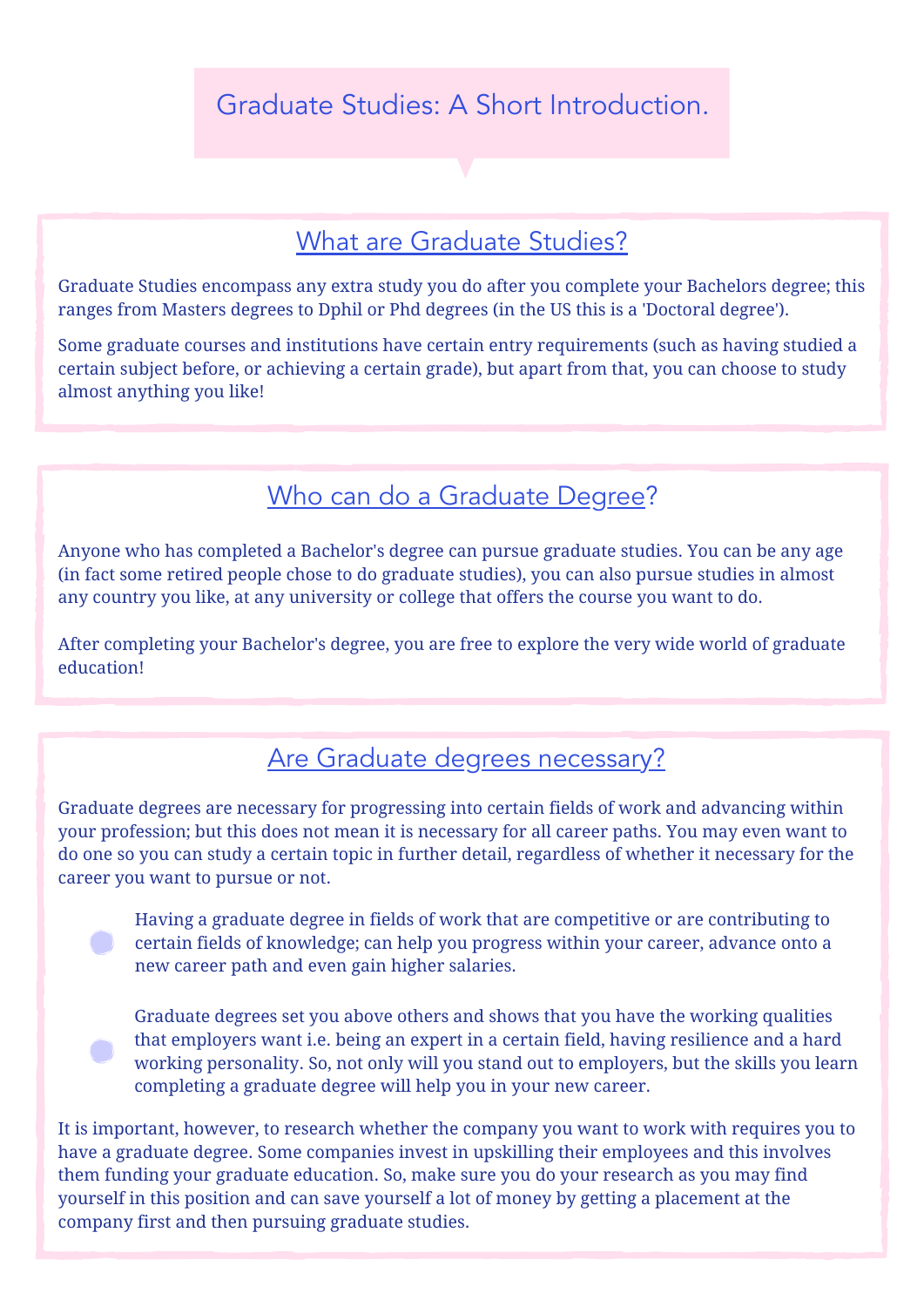#### Researching for Graduate Studies

The first step of pursuing graduate study is to do your research about it. This includes, but is not limited to:

- Figuring out what field of study you want to branch out into.
- Looking at who may be supervising your course, to see if they are the right fit for your interests and the project or field of study you have in mind.
- Looking at where you want to pursue graduate studies: what country, college, university and so forth.
- Finding out how you will be assessed (which may be dependent on where you choose to study) and decide on your preferred method of assessment.

The most important thing when considering researching about graduate studies is that it is never too early to start!

#### Question and Answer's: Researching for Graduate Studies

All of these answers are from students currently doing full-time or part-time graduate studies, or people who have completed their graduate studies and are reflecting back on the application process.

> **Question** What did you do to research for Graduate Studies?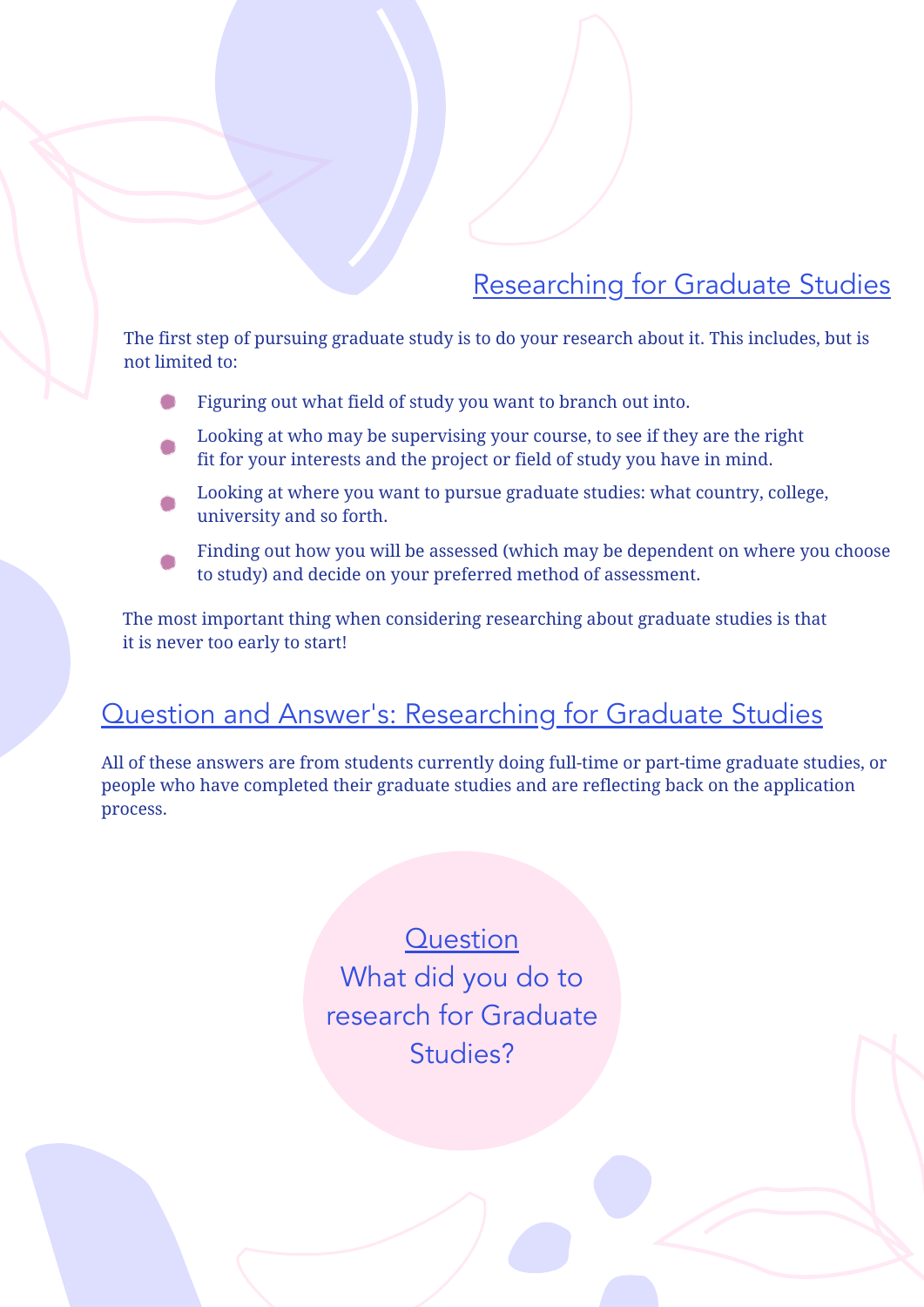Find the labs and professors you are interested in working with! This can depend on what you might want to do after the postgrad life - either in the academia or in business.



Undergraduate: Completed in the US in ecology and evolutionary biology. Postgraduate: Zoology in the UK, in the first year of graduate studies.

For masters programmes, looking for detailed course handbooks/course guides on the specific modules of each programme and looking at the different weightage of assessments was particularly useful in helping me narrow down the programmes and figure out what I was looking for. Also looking through academic staff lists to get a general feel for what each department at each university is about. For PhD programmes, I narrowed down the search based on supervisors I wanted to work with and where I was eligible for full-funded scholarships.

Undergraduate: Completed a BA in Geography in the UK. Postgraduate: Human Geography and environmental social science. First year of graduate studies.

Start as early as possible so you got enough time to get to know what your options are.



Undergraduate: Completed a BA in linguistics in the UK. Postgraduate: Applied linguistics, Psycholinguistics, cognitive science in the UK. First year of Graduate studies.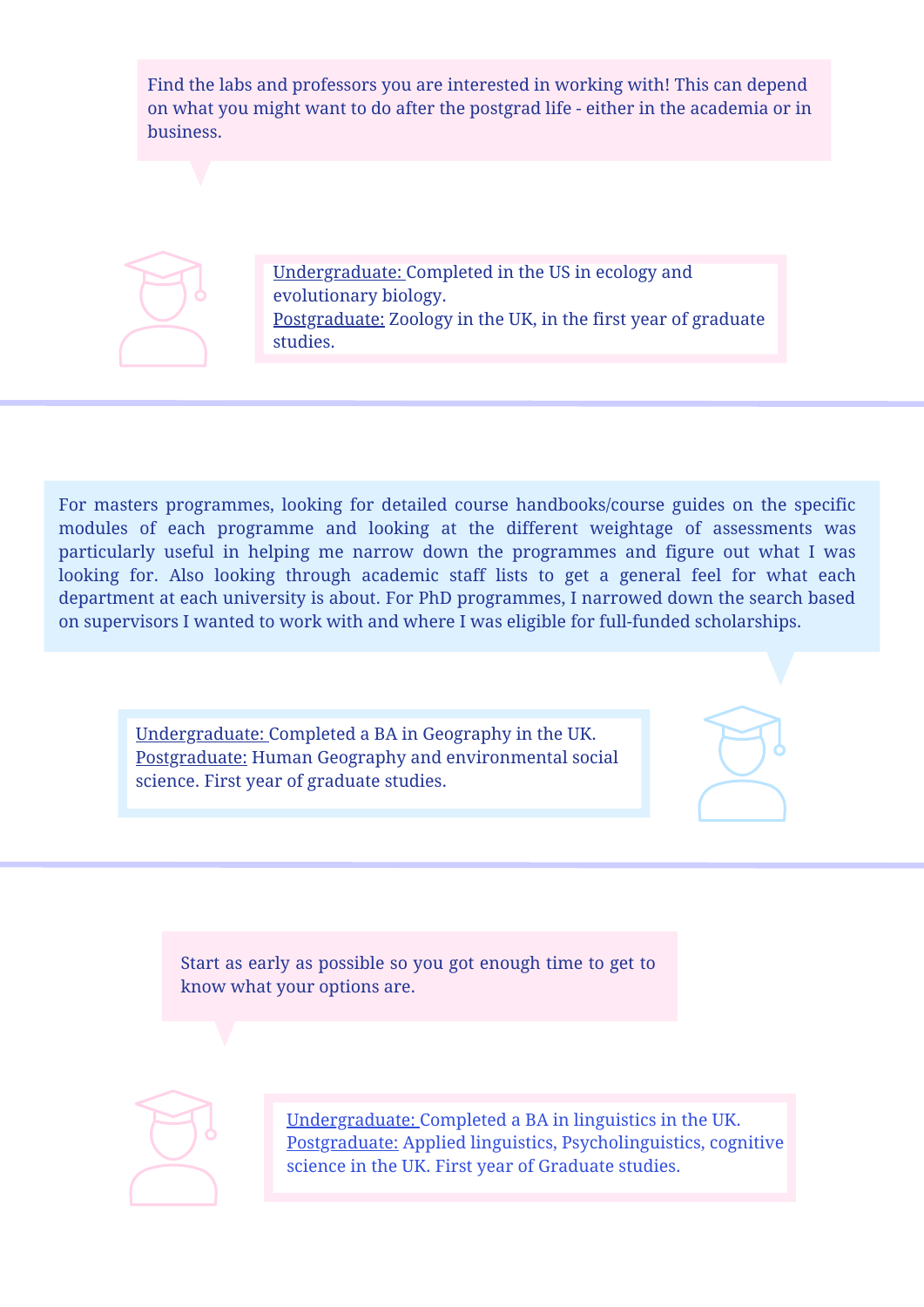Think about whether you want to do full-time or part-time postgraduate study. This may be course dependent, or be contingent on the rules of the institution you would like to study at but it is always worth considering. Remember that you do not have to go straight into a postgraduate degree. There should be no pressure to do one straight after undergraduate education.



Undergraduate: Completed a BA in Education in the UK Postgraduate: Education in the UK for 2-3 years.

General: Choose the supervisor not the project. You do not know where the project will go, what will work and what will not, but having a supervisor who will support you makes all the difference. Check with their current students how responsive the supervisor is to emails and providing comments on your written work. Oxbridge specific: if you have a choice of college contact current students or look online to find out how much financial support is on offer for attending conferences etc. These are often poorly advertised but having access to these pots of money saves you time and stress when attending conferences.

> Undergraduate: Completed a BA in physics in the UK. Postgraduate: Imaging sciences/medical physics/biomedical imaging & engineering. 3-4 years in graduate studies.

PhD ad sites were useful to get an initial feel for what area I was interested and what was out there, but a useful tip is to also reach out to the collaborators of groups you are interested in as well to see if their group is also a good fit



Undergraduate: UK, chemical physics (University of Edinburgh (MChemPhys) Postgraduate: Physical and Theoretical Chemistry. First year of postgraduate study.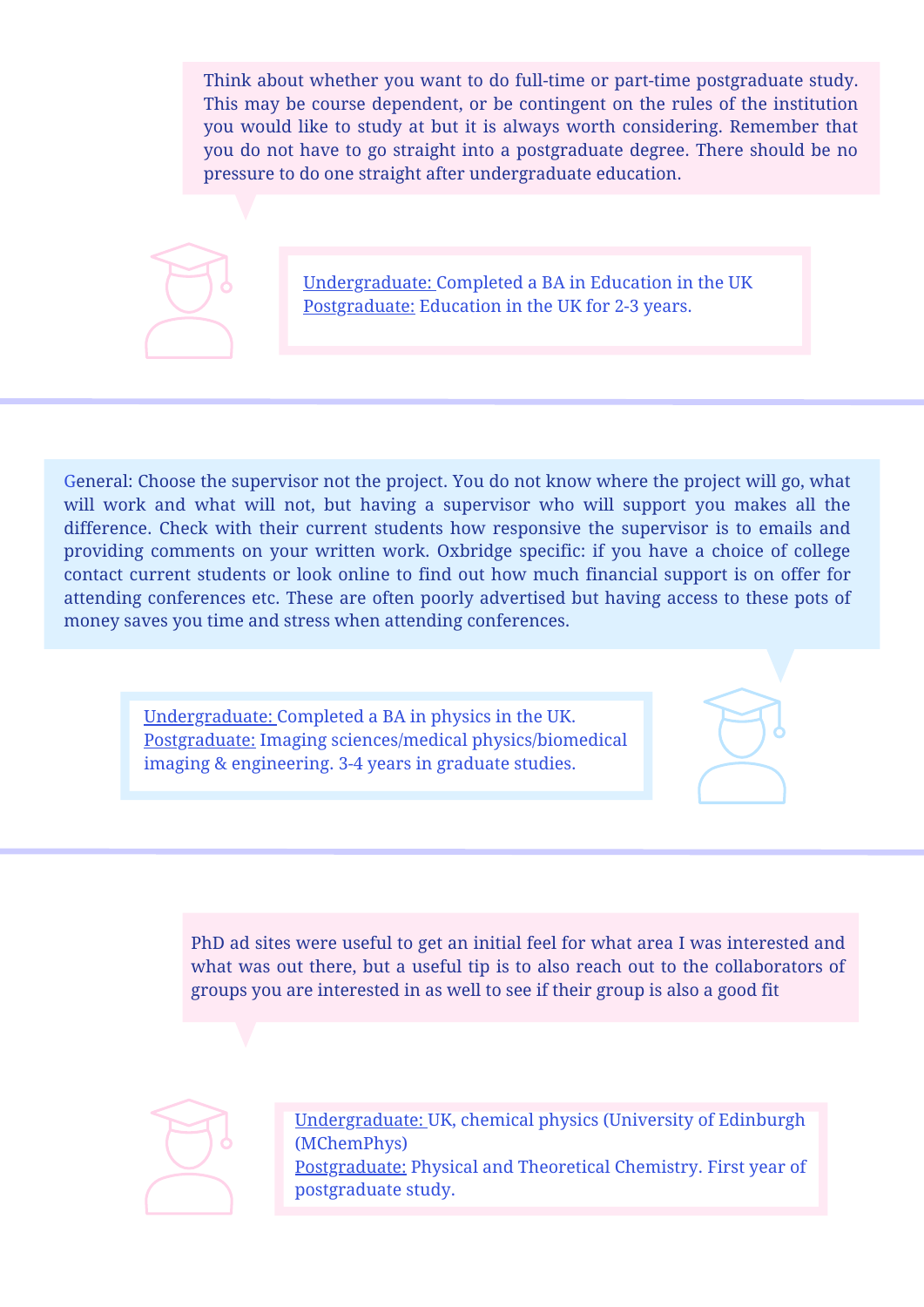#### **Preparing for Graduate Studies**

The next step is to prepare for graduate studies, this could be before you apply, whilst you are applying, or anytime after the application process. Again, this includes but is also not limited to:

- Reading ahead and looking at your supervisors papers to get a feel of what you may be covering throughout your studies
- Take a break from intense full-time studies to mentally reset before you start the next academic year.
- Find others who are looking to go to the same higher education institution and/or are in the same field of study as you to establish social groups before you get there.
	- Once you have a placement to carry out graduate studies, get in contact with academic supervisors or any other staff (such as welfare officers) who can help you prepare to transition into your new studies. Don't be afraid to reach out!

When preparing for graduate studies, do not be afraid to reach out to fellow students and your new supervisors. Remember, pre-reading is a great way to help your transition into new work.

#### Question and Answer's: Preparing for Graduate Studies

Again, all of these answers are from students currently doing full-time or part-time graduate studies, or people who have completed their graduate studies and are reflecting back on the application process.

> **Question** What did you do to prepare for Graduate Studies?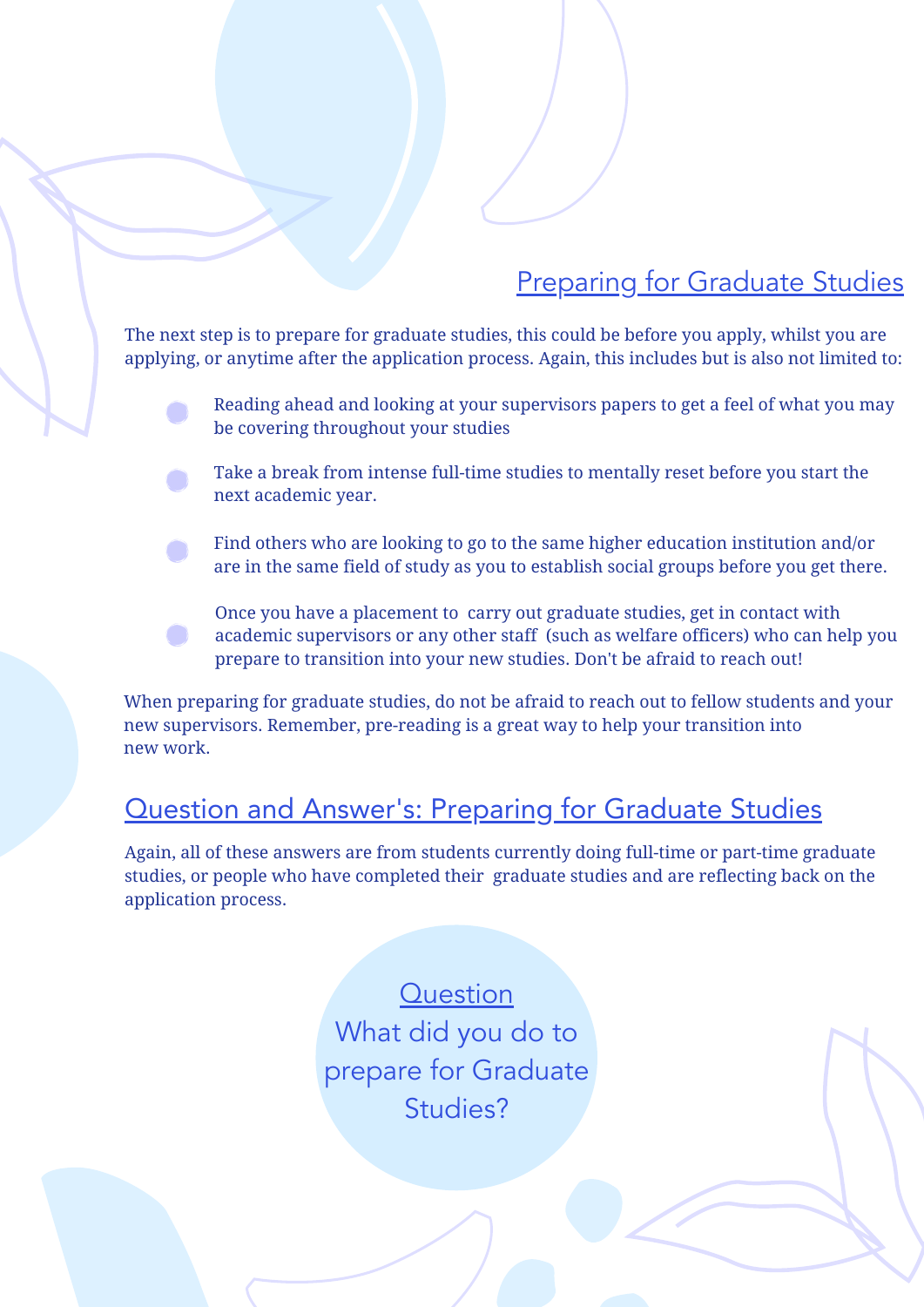Research experience is very valuable for testing if you are a right fit for the academic path, a.k.a. DPhil or PhD. Often your research experience is more prioritized than your grades. You still need decent grades, but actively seek out for independent projects and field lab opportunities.



Undergraduate: Completed in the US in ecology and evolutionary biology. Postgraduate: Zoology in the UK, in the first year of graduate studies.

Read your supervisors papers and try get a good understanding of the field before you start, it will make starting your literature review easier if you already know some scope, but also most importantly please use the time leading up to starting a PhD to take a break or a holiday or anything relaxing because you will wish you had!

Undergraduate: UK, chemical physics (University of Edinburgh MChemPhys) Postgraduate: Physical and Theoretical Chemistry. First year of postgraduate study.



Have a proper summer break if you're going into a programme right after your undergraduate degree. You'll want to make sure you're as rested as possible before starting.



Undergraduate: Completed a BA in Geography in the UK. Postgraduate: Human Geography and environmental social science. First year of graduate studies.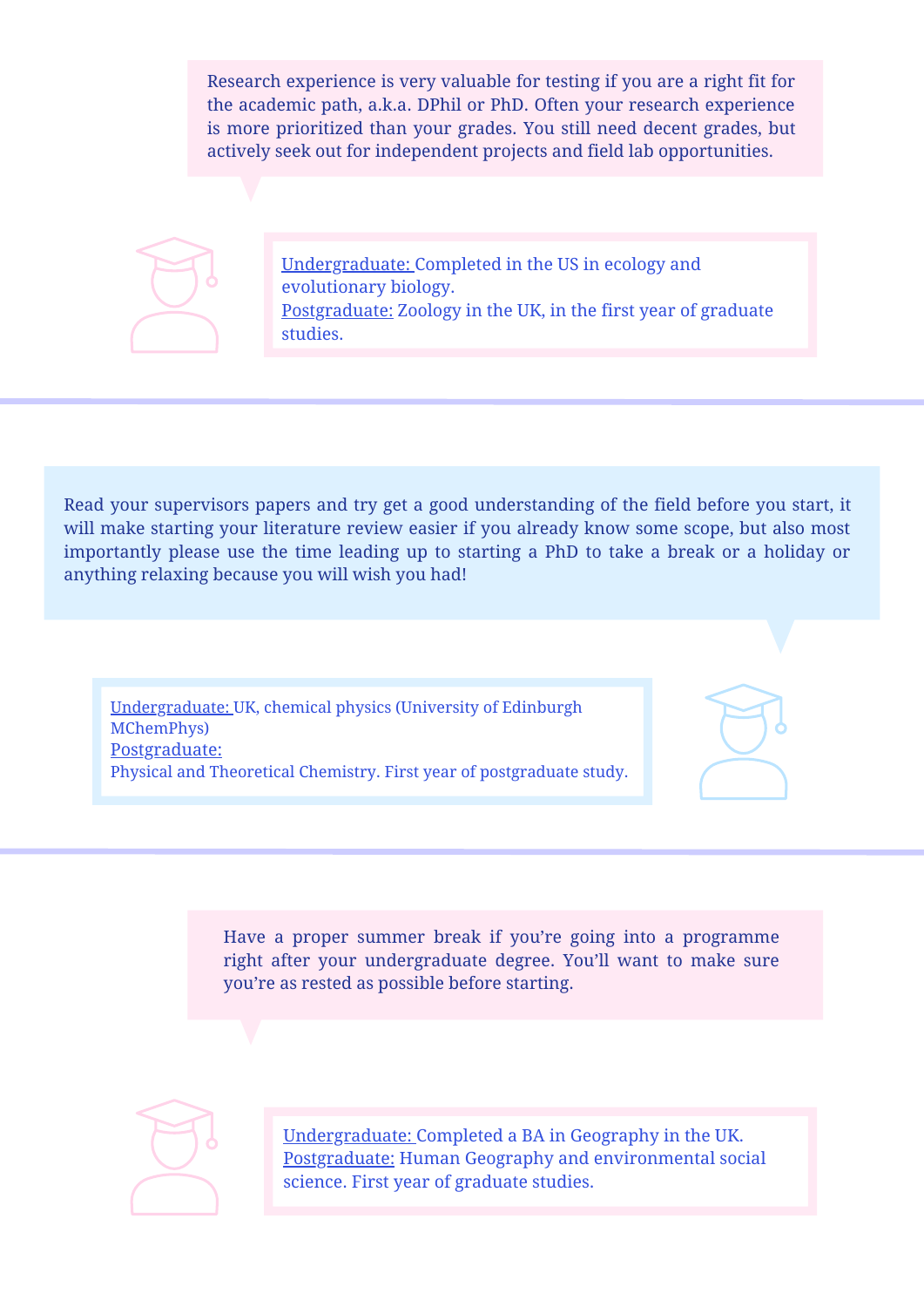It is always very helpful to discuss your thoughts and concerns with your peers or your academic supervisors.



Undergraduate: Completed a BA in linguistics in the UK. Postgraduate: Applied linguistics, Psycholinguistics, cognitive science in the UK. First year of Graduate studies.

Take the time to build a good social group. Research can feel lonely and it is important to have people around you who understand and can support you.

Undergraduate: Completed a BA in physics in the UK. Postgraduate: Imaging sciences/medical physics/biomedical imaging & engineering. 3-4 years in graduate studies.

> Make sure that the topic is something that you are passionate about! Reading about the topic beforehand will help you get a feel for how the project will go, and make it easier for you to transition from undergraduate study to postgraduate study.



Undergraduate: Completed a BA in Education in the UK Postgraduate: Education in the UK for 2-3 years.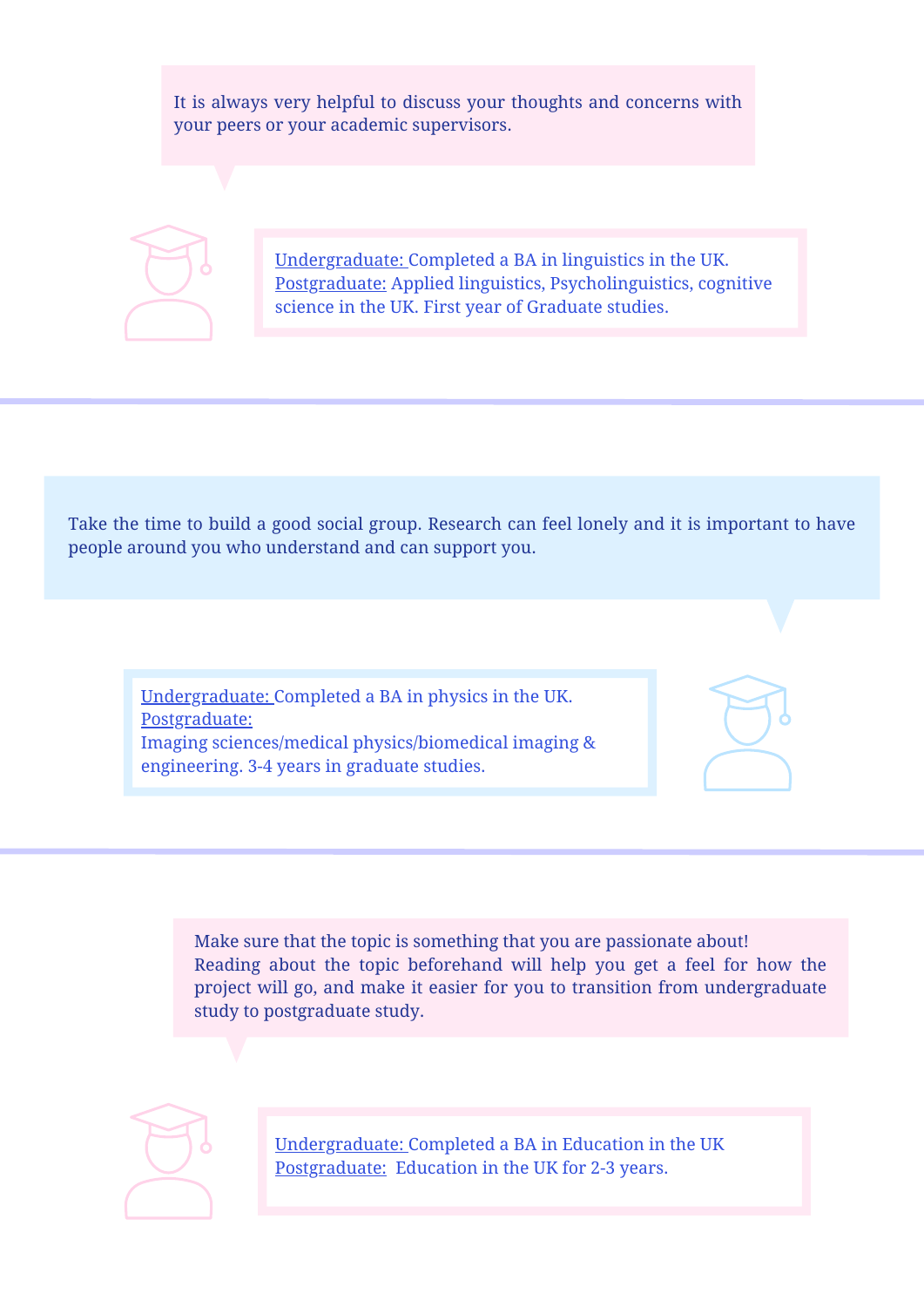#### Final Conclusions and some General Advice

#### Researching for Graduate Studies Preparing for Graduate Studies

Researching about who your supervisors, professors and mentors will be is just as important as researching about the project/course itself. Look at the facilities available to see if they suit the project you have in mind and remember to consider how you will be assessed as this differs between universities/colleges and courses. Don't forget to consider funding and scholarship opportunities available to you to ease any financial stress!

Start thinking about what independent projects you want to carry out and do some research around that area. Speak to current (or future) academic supervisors or mentors for help- don't be afraid to reach out to them! Find other students who will be attending the same higher education institution as you, and who are studying the same field as you so you can have a good social group before you start your new studies. Also, have a break over summer and give your mind a bit of a rest!

#### Further Advice



Undergraduate: UK, chemical physics (University of Edinburgh MChemPhys) Postgraduate: Physical and Theoretical Chemistry. First year of postgraduate study.

I think it is normal to not know what to do but don't let that block your way forward. As long as you are trying it would be

fine!

Undergraduate: Completed in the US in ecology and evolutionary biology. Postgraduate: Zoology in the UK, in the first year of graduate studies.

Make a detailed (date, speaker etc) spread sheet of all the extra courses and research development training you attend so it is easy to remember when you do your transfer of status.

Undergraduate: Completed a BA in linguistics in the UK. Postgraduate: Applied linguistics, Psycholinguistics, cognitive science in the UK. First year of Graduate studies.

Trust in yourself! I can guarantee you are underestimating yourself to some degree when applying or considering to apply to grad schools. Just write that email. Reach out. Push yourself to get a bit braver than your usual self. Good luck! :)